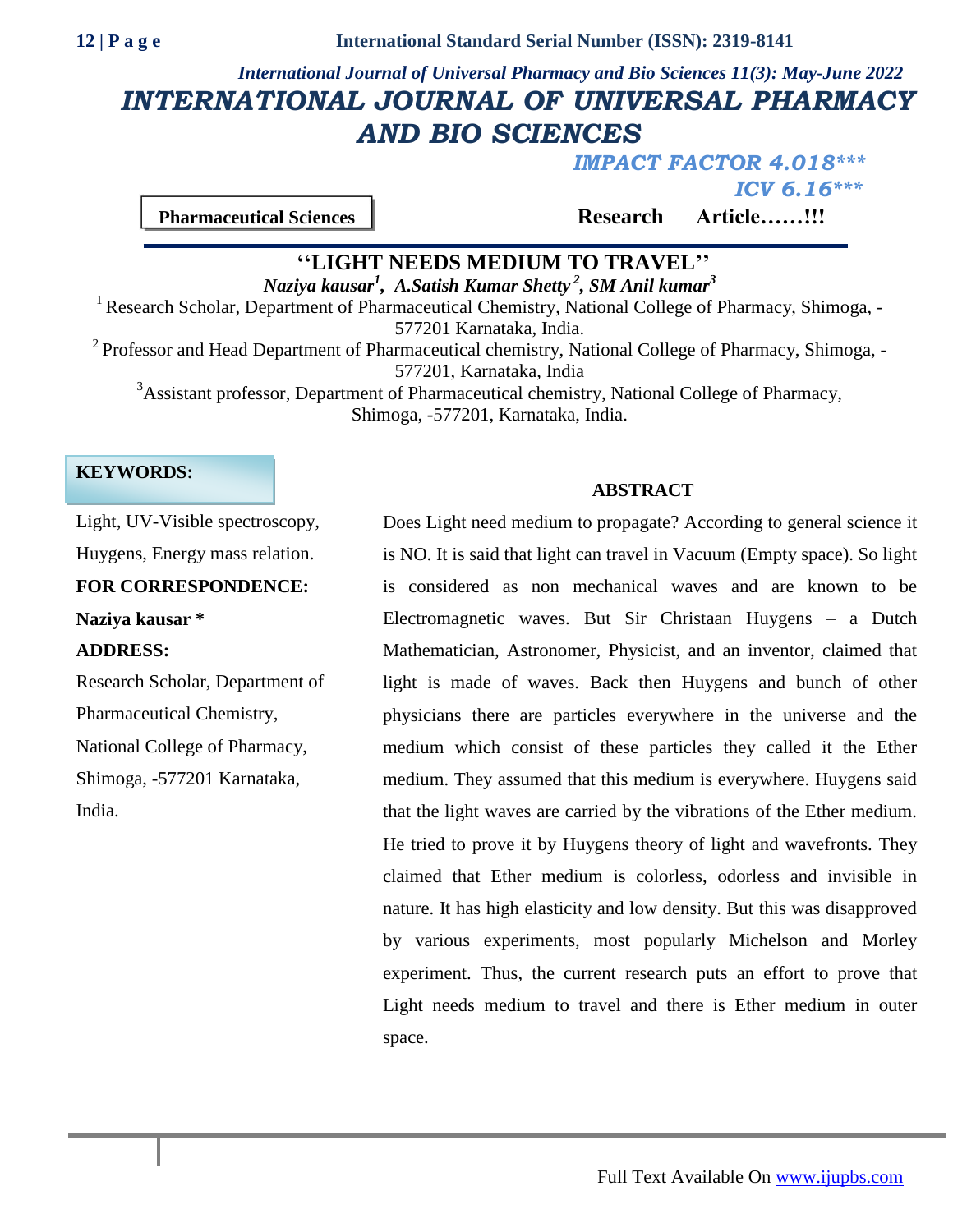# **INTRODUCTION:**

We've all heard that Light travels at a breakneck pace. It is, in fact, the fastest thing that exists, and it is a universal law that nothing can move faster than light. And said that light does not require a medium to travel.

There is no conclusive evidence that light requires a medium to travel until this day. However, I disagree with the assertion that light does not require a medium to travel. Light waves, according to Huygens, are carried by the Ether medium's vibrations. Huygens' theory of light and wavefronts was used to try to prove it. In nature, they claimed, Ether medium is colorless, odorless, and invisible. It is pliable and light in weight.

Thus, the current research attempts to demonstrate that light requires a medium to travel and that there is an Ether medium in outer space by performing a experiment in 3 steps:

- 1. Conversion of Alcohol to Ether
- 2. Confirmatory test for Ether sample 1 (Zeisel test for Ether)
- 3. Confirmatory test for Ether sample 2

Light is the connection between us and the universe. Through light we could experience distant stars and look back at the beginning of the existence itself.

But what is Light? Light is the smallest quantity of energy that can be transported. A Photon is an elementary particle without a real size, that can't be split, only created or destroyed. Light also has wave particle duality, being kind of particle and a wave at the same time. So light is part of a spectrum an elementary particle that also behaves like a wave, propelled by tow perpendicular fields travelling at the speed limit of the universe. It is said that light can travel in Vacuum. So light is considered as non mechanical waves and are known to be Electromagnetic waves. But Sir Christaan Huygens – a Dutch Mathematician, Astronomer, Physicist and an inventor, claimed that light is made of waves. Back then Huygens and bunch of other physicians there are particles everywhere in the universe and the medium which consist of these particles they called it the Ether medium. They assumed that this medium is everywhere. Huygens said that light waves are carried by the vibrations of the Ether medium. He tried to prove it by Huygens theory of light and wave fronts. They claimed that Ether medium is colorless, odorless and invisible in nature. It has high elasticity and low density. But this was disapproved by various experiments, most popularly Michelson and Morley experiment [1][2].

The Michelson and Morley experiment was a scientific experiment, it was performed to test for the presence and properties of a substance called Aether. This was thought hypothetically to fill empty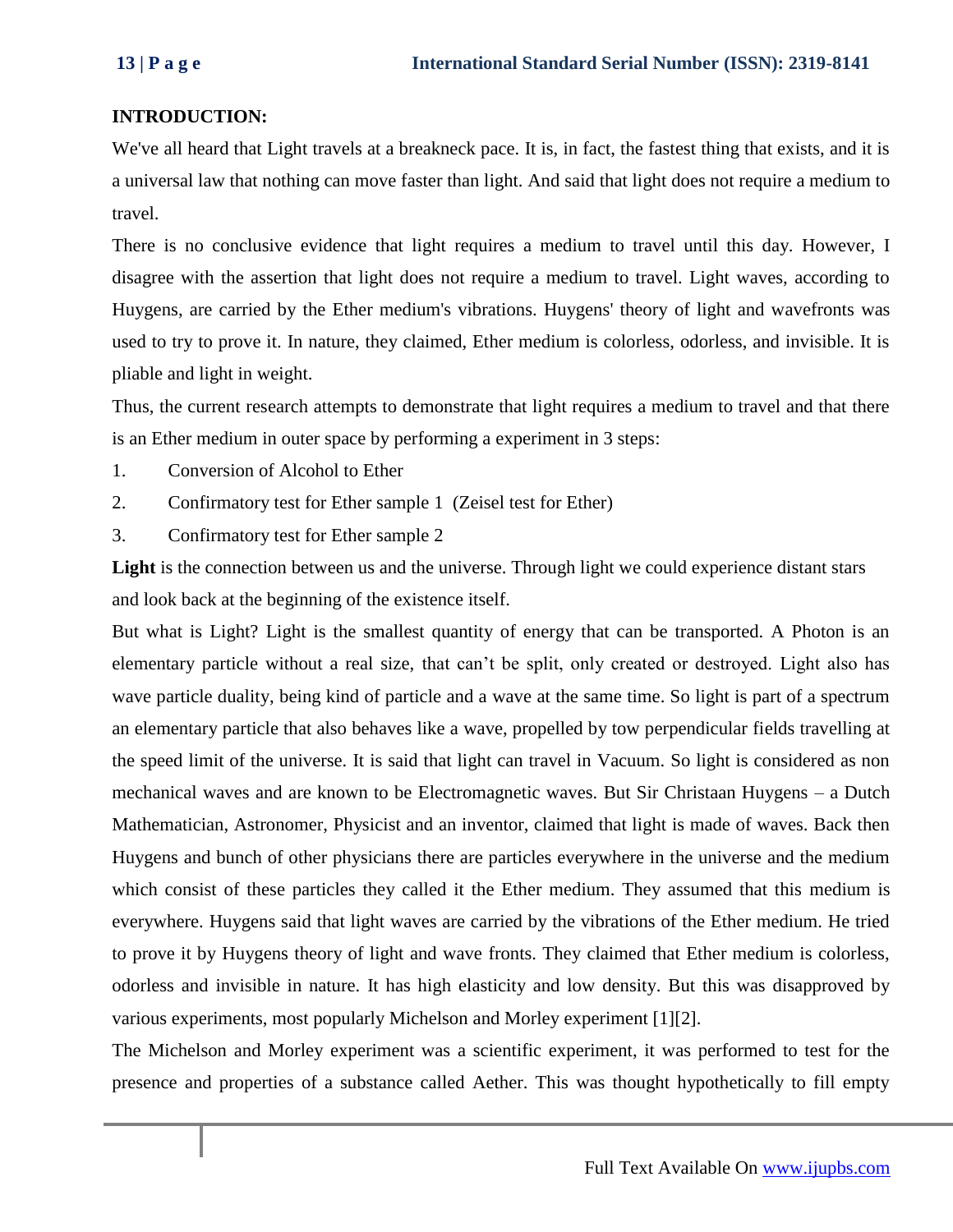space. This experiment showed the substance did not exist. The experiment was done by Albert A. Michelson and Edward Morley in year 1887. The idea behind the Michelson and Morley experiment can be simplified to the analogue of a person swimming in a river with a current. Depending on whether or not that person is swimming with or against the current, his or her relative velocity will change. For Albert A. Michelson and Edward Morley the river is a material called "Ether" and the person swimming in the river is light. From ideas presented by physicist James Clerk Maxwell years earlier, Michelson and Morley knew that light was a wave. From the daily experiences they had some preconceived notions about waves. For example, we can observe that in order to hear sound, the sound waves must move through something. Without a material to move through, there is no sound to be heard. If this is true for sound, through Michelson and Morley, then it's surely true for light as well. "Ether" was the name given to the hypothetical medium that surrounded all things that light propagated through. The experiment set out to measure different speeds of light depending on whether or not the light was 'swimming' with or against the ether's current. The results were unexpected. Michelson and Morley observed that no matter which way the light "Swam", it maintained a constant velocity of C. I have made an attempt to prove that light needs medium to travel and there is ether medium in space, using following concepts.

- 1. Atmosphere in outer space
- 2. Sound in outer space
- 3. Alcohol to Ether conversion
- 4.  $E=mc^2$

# **MATERIALS AND METHODS:**

Ethanol, Concentrated Sulphuric acid, Ammonia, Mercury, Acetic acid, Potassium iodide, Silver nitrate, Beakers, Test tubes, Freezer, UV spectrophotometer.

# **1. Atmosphere in outer space**

- The Exosphere of the earth extend beyond the lowest limit that is defined as outer space. It doesn't just magically stop, it fades away loosing density the father out you get, "space is not a perfect vacuum but it is looser to one than any man made vacuum "One hydrogen atom per cubic kilometer in interstellar space is pretty vacuous
- The earth's atmosphere doesn't really stop at a certain place and then space begins. The air gets thinner as you go up from the surface and the farther from Earth you get thinner it is. It gets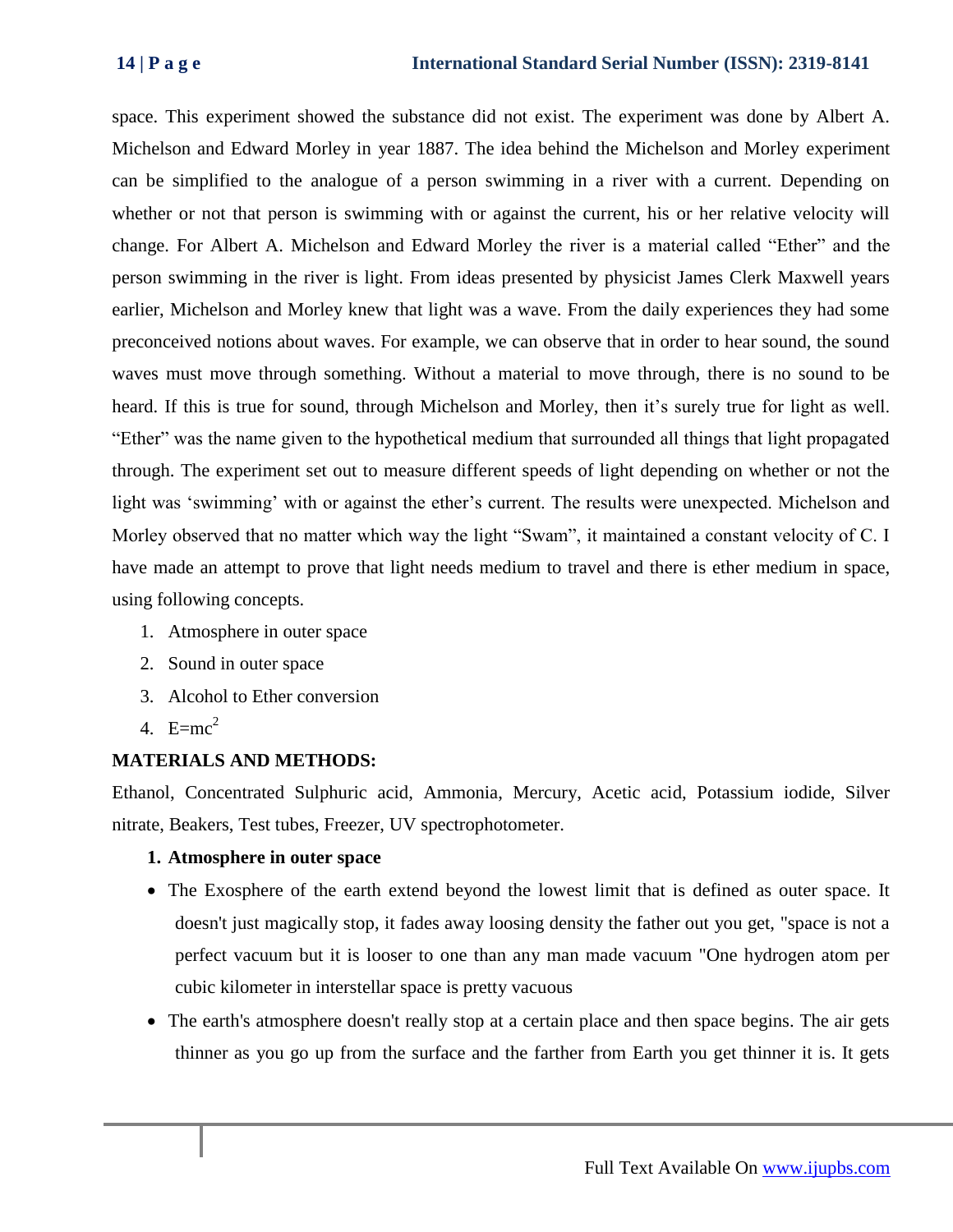thinner still if you leave our solar system and even thinner in "intergalactic space" But it is always there.

- In reality no volume of space can ever be perfectly empty. A perfect vacuum with a gaseous pressure of absolute"0" Is a Philosophical concept, that does not express in nature [3].
- Not the same as the atmosphere that surrounds that earth. The atmosphere of the earth is held down to the earth by gravity.
- In space all sorts of radiation massive particles permeate the volume of Universe, the bulk of gases in the universe is basically from the hydrogen atom. The word vacuum only implies absence of air, so there is no air in the space except there is a lot of hydrogen and a lot of micro mass particles of light
- There is no atmosphere in outer space, on the other hand there are molecules of different compounds, hydrogen atom mostly. About 1 per cubic meter, which is pretty thin, so it not a complete vacuum, but it is a close as anyone could want.
- Actually as we know there is no air in space. On our earth air is a mixture of gases mostly oxygen and nitrogen and some other gases. When you go higher and higher in the atmosphere there are less and less air molecules. At higher altitudes the air is thinner (less atom in same volume) but the relative atom of Oxygen and Nitrogen are same. This is true until you get above 100 km above the surface of earth. Above that level light gases like helium and hydrogen are most common
- Air thins as you go up in altitude because the majority of air is held close to earth surface by gravity. There is no air in space, space is almost a perfect vacuum, but gas and dust particles do float around there. The medium that fills the space in the universe around the stars and galaxies is called Interstellar medium. Many people imagine that outer space is a complete vacuum without any material because it has less matter than any vacuum artificially created by earth, but there is matter in space [4].

This region has very low densities and consists mainly of gas (99% of most of it is hydrogen and some helium) and dust.

 Interstellar dust is not like dust you might find under your bed, it is made of different substance. These dust particles are extremely small, just a fraction of micron across which happens to be approximately the wavelength of blue light wave, the particles are irregular in shape and are composed of silicates, carbon ice or iron compounds [5].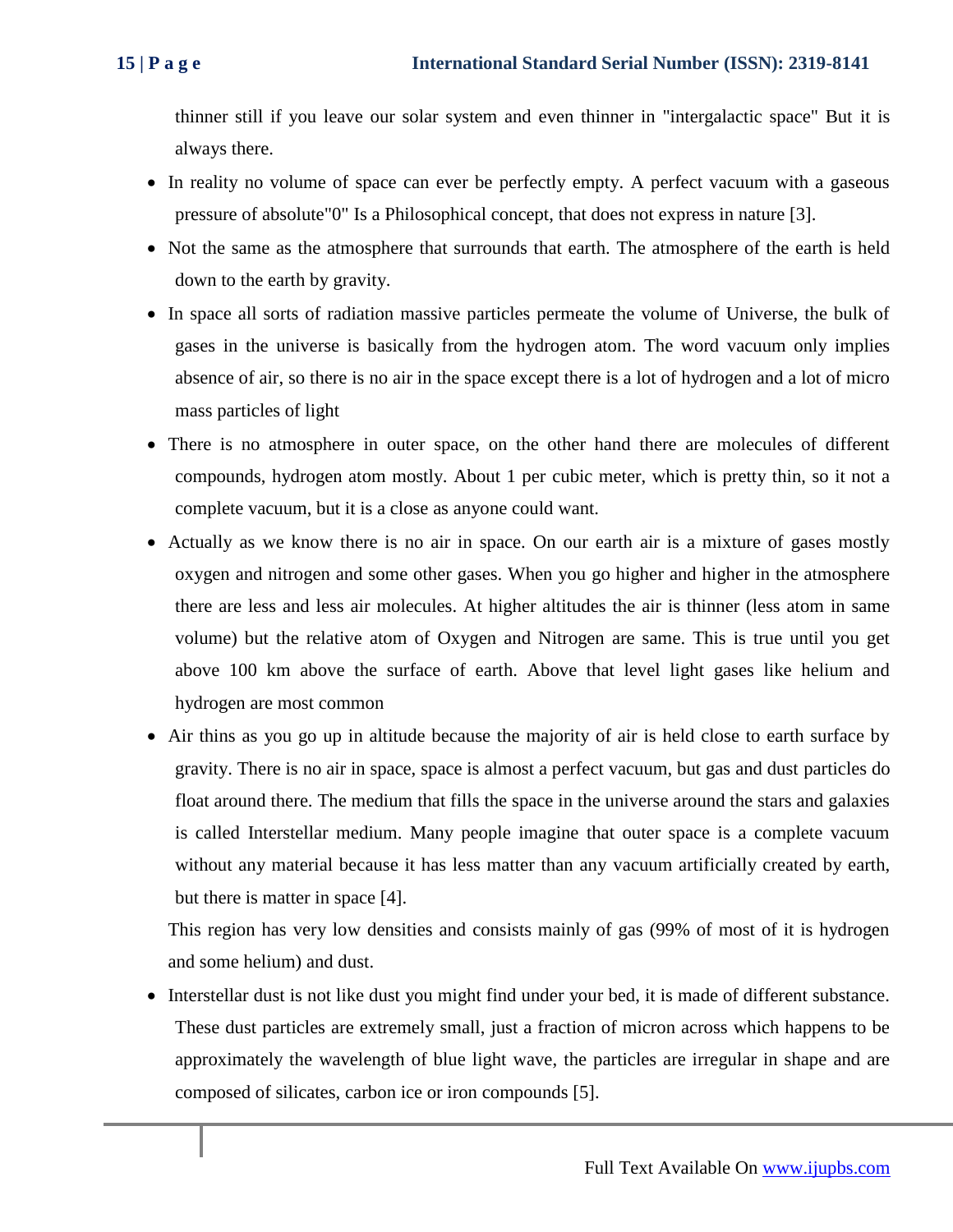- As there is no absolute vacuum, the claim that space is empty as light still manages to travel through space should be considered false. No vacuum no claim.
- Even when the sun is shining, space looks like a black void because it has less dense atmosphere with molecules to reflect sunlight.
- Since there is atmosphere in outer space and as we know that light travels from sun to earth and other planets, we can conclude that this atmosphere aids light to travel in the space.
- **2. Sound**

As it turns out space isn't a complete and empty void through large areas of it are the Interstellar gas and dust left behind by old stars and sometimes use to create new ones does have the potential to carry sound waves, we just aren't able to listen to them. The particles are so spread out and the resulting sound waves are of such a low frequency that they are beyond the capabilities of human's audible range.

 There are gases in a space and it's true that these gases can propagate sound waves just like earth's air allows sound to travel. The difference is that interstellar gas clouds are less dense than the atmosphere. (They have fewer atoms per cubic feet). So if a sound was travelling through a big gas cloud in space and we were out there listening only a few atoms per second could impact our ear drums and would not be able to hear the sound because our ears are not sensitive enough. May be if we had an amazingly large and sensitive microphones we could detect the sound but our human ear it would be silent.

Thanks to NASA far flung Voyager 1 spacecraft, now exploring the final frontier beyond our solar system, humanity can tune into the sounds of interstellar space [6][7].

If sound didn't travel in outer space because of as they say absence of atmosphere then they shouldn't have been able to decode sound from space.

 There can also be vibrations in matter that's not gaseous, example: the solid earth or even the sun but although sound can travel through earth it can't travel from earth to Mars because there is essentially no matter in between two planets for it to travel through so it not strictly true that no sound vibrations can travel through a space at all. But it is true that humans would not be able to hear any sound in space. The basic idea is that we would have to be extremely close to get densities high enough to hear anything. So we can't hear supernova explosions on earth. It's a little sad that space really is silent.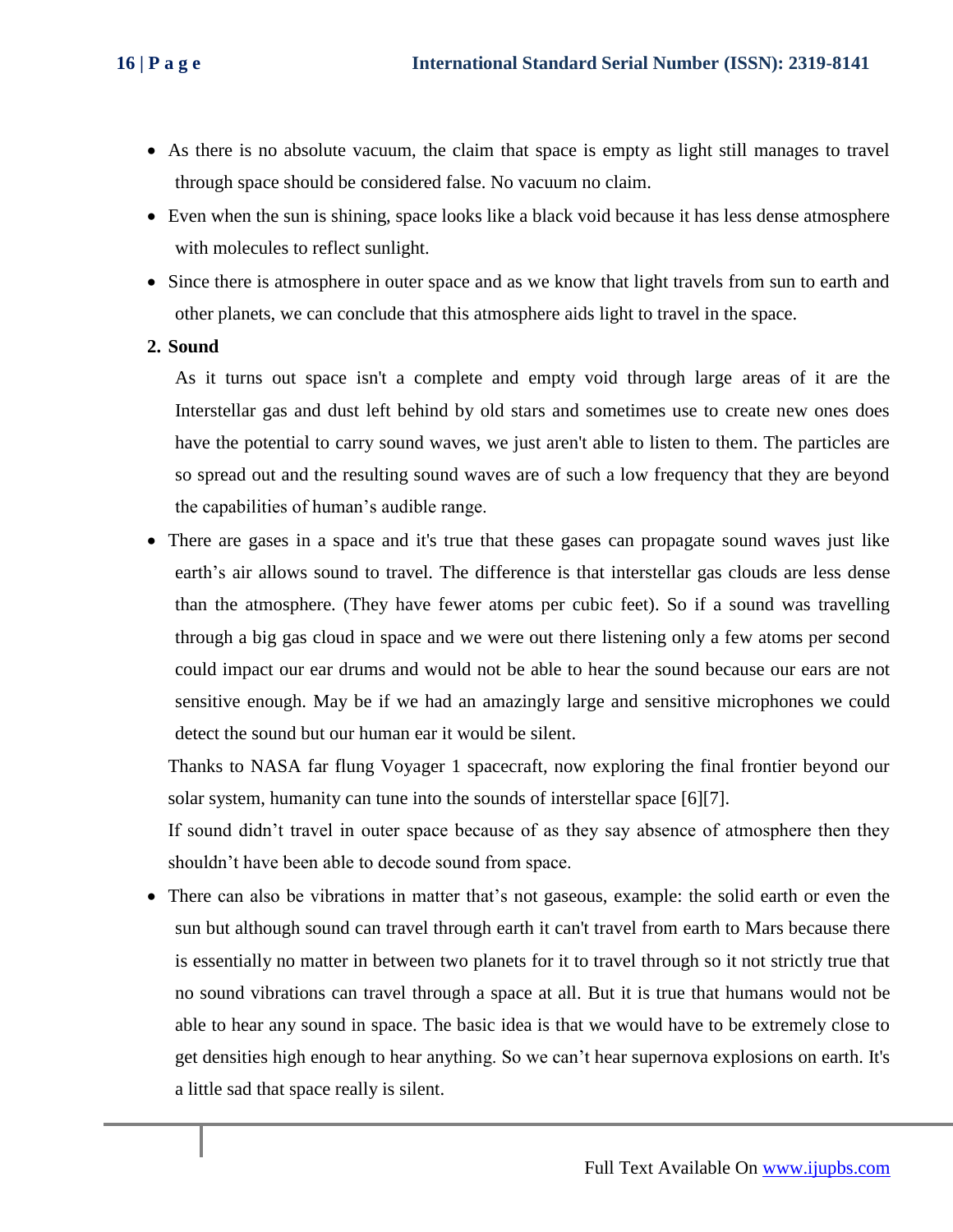• Since we cannot literally hear sound in outer space because of less dense medium out there but still that sound can be decoded by Voyager1 spacecraft. If sound really had no chance to travel in space then it could have meant that it didn't exist in outer space and they could have never decoded it. We can conclude that there is atmosphere in outer space and this atmosphere aids light to travel in the space.

# **3. Alcohol in outer space.**

There is a giant cloud of Alcohol in outer space. Discovered in 1995 near the Constellation Aquila, this cloud is 1000 times larger than the diameter of our Solar system. It contains enough Ethyl alcohol to fill 400 trillion, trillion pints of beer. To down that much alcohol, every person on earth would have to drink 300,000 pints each day for 1 billion years. The cloud is 58 quadrillion miles away. It is also a cocktail of 32 compounds, some of them are Carbon monoxide, Ammonia, Hydrogen cyanide Mercury etc. The galaxy has another intergalactic liquor cabinet in the Sagittarius B2 cloud, which holds 10 billion, billion ,billion liters of cosmic hooch. Most of it is undrinkable, though. The cloud contains mostly Methanol, the same alcohol in antifreeze and windshield washer fluid, and some Ethanol. Similarly, near the center of the Milkyway, a cloud bridge of methanol surrounds a stellar nursery. The bridge booze is 288 billion miles wide[8][9].

We conducted an experiment by using certain chemicals like Alcohol, Ammonia, Mercury, which are similar to components known to be present in the alcoholic clouds in outer space. The purpose of present experiment was to find out if there is ether in outer space and the alcoholic clouds in space are the sources of Ether in outer space.

It is known that Alcohol can be converted to Ether by a well known reaction known as "Alcohol dehydration reaction'' or Zimmer's Hydrogenesis – Alcohol upon reaction with Sulphuric acid we get Ether. This principle is the basis of our experiment.

### **EXPERIMENTAL EVIDENCES**

- 1. Conversion of Alcohol to Ether
- 2. Confirmatory test for Ether sample 1 (Zeisel test for Ether)
- 3. Confirmatory test for Ether sample 2

# **1. Conversion of Alcohol to Ether**

Take 3 beakers and label them as A, B, C.

In Beaker A**:** Take90ml of Anhydrous Ethanol and add it to 3 necked RB flask in an ice bath.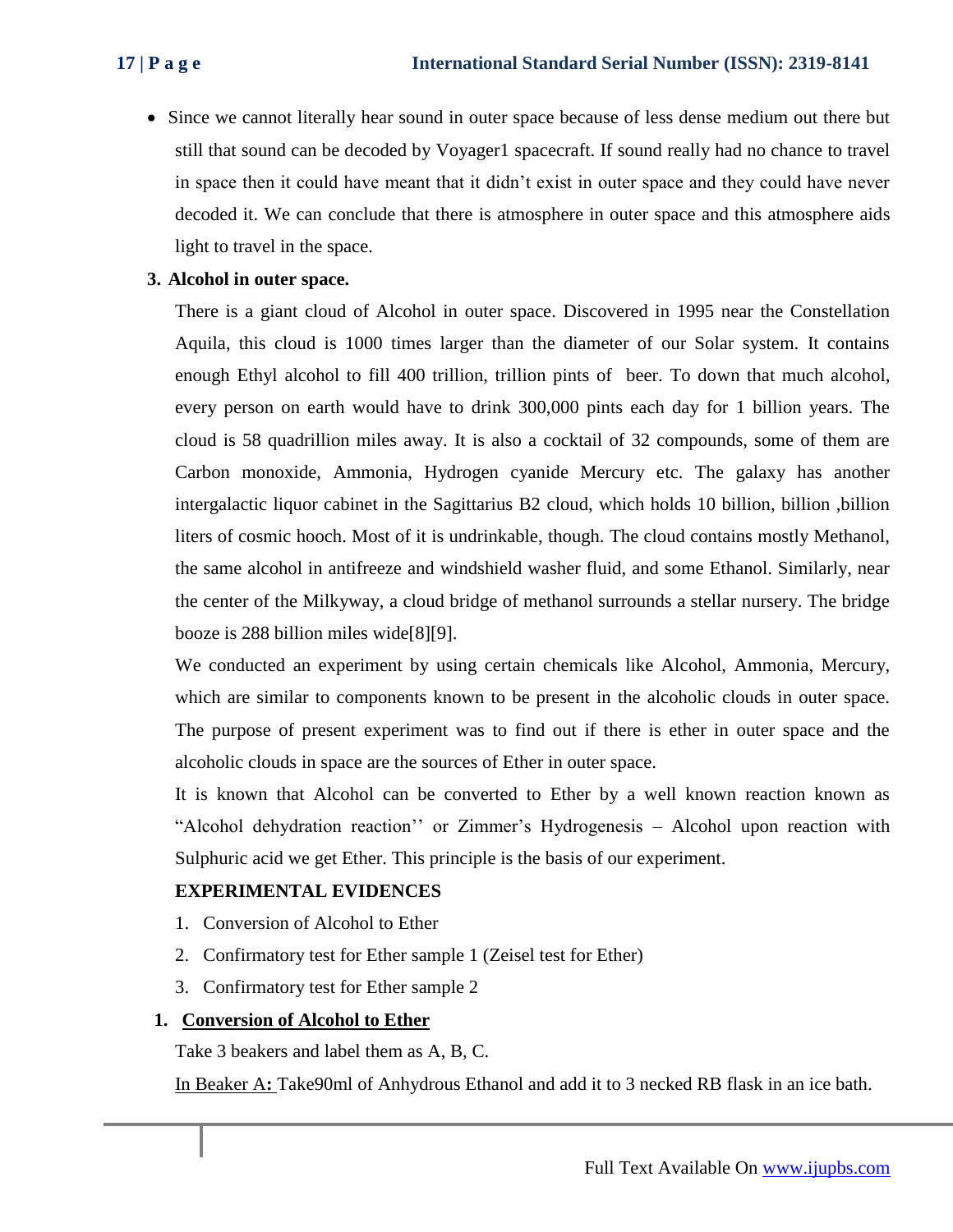- Add thermometer to flask and allow the Ethanol to cool until about 5 degree celsius
- Add 80ml concentrated Sulphuric acid dropwise.
- Cool the setup at -5 to -6 degree Celsius. (We are cooling the setup to maintain similar conditions as that of outer space)

In Beaker B**:**Take90ml of Anhydrous Ethanol and add it to 3 necked RB flask in an ice bath.

- Add thermometer to flask and allow the Ethanol to cool until about 5 degree Celsius
- Then take 25ml out of this Ethanol and add 0.5g Mercury + 5ml Ammonia. We are taking appropriate quantities of chemicals required for the experiment)
- (Due to unavailability of toxic chemicals like Hydrogen Cyanide, carbon monoxide and Carbon dioxide we were unable to use them in this experiment though they are known to be present in the alcoholic clouds in outer space)
- Cool the setup at -5 to -6 degree celsius. (We are cooling the setup to maintain similar conditions as that of outer space)

In Beaker C: Take 90ml only Ethanol and cool the setup at -5 to -6 degree celsius. (We are cooling the setup to maintain similar conditions as that of outer space)

Remove the beakers from the freezer maintained at the above mentioned temperature after 48 hours. Then perform the confirmatory test for Ether on the above 3 samples.

### **2. Confirmatory test for Ether sample1**

**Zeisel test for Ether:** The above samples are treated with a mixture of Acetic acid and Hydrogen iodide in a test tube. The reaction results in the cleavage of the Ether into an Alkyl halide and Alcohol. By heating this mixture, the gases are allowed to come into contact with a piece of paper, above the test tube saturated with Silver nitrate. Any Alkyl halide present in it will give a reaction with the Silver compound to give Silver iodide, which has a red or yellow color.

### **3. Confirmatory test for Ether sample (Our own confirmatory test)**

UV-Visible Spectra were taken as was performed as a  $2<sup>nd</sup>$  confirmatory test for Ether. Principle is based on the absorption of UV or Visible light by chemical compounds which results in production of distinct spectra. Spectra is based on interaction between light and matter. When the matter absorbs the light, it undergoes production of a spectrum. UV Visible absorption was measured from the sample and Ether by using Ethanol as solvent.

# **4. E=mc<sup>2</sup>**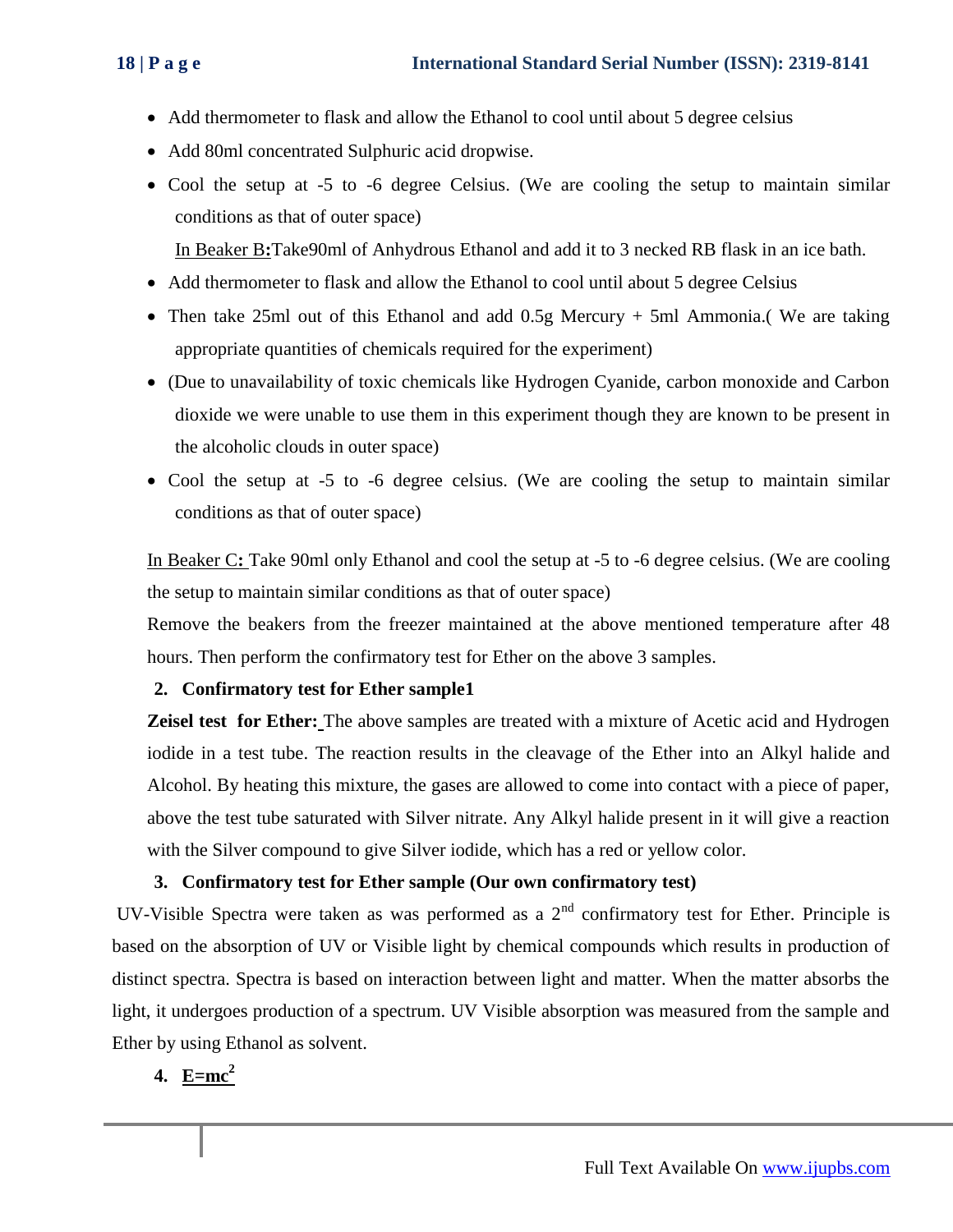According to Albert Einstein's special relativity equation **E=mc<sup>2</sup>**Energy and Mass are interconvertible. And according to basic physics light is considered as energy (called light energy) so this energy can be converted to mass according to Albert Einstein's special relativity equation [light energy mass]. Every body which has mass is a particle [Body with mass = Particle] and every particle needs medium to travel.

Likewise if  $a=b$  and  $b=c$ , then  $a=c$ 

(a) Light energy  $\longrightarrow$  Mass(b) (b) Mass  $\longrightarrow$  Particle(c) (c) Particle  $\longrightarrow$  Medium

# **RESULTS:**

# **Confirmatory test for Ether sample1**

# **1) Zeisel test for Ether:**

Fig1: Results from sample A



Fig 2: Results from sample B



Beaker C- No reaction. The Ethanol remained unchanged during freezing.

The samples in beaker A and B showed presence of traces of Ether which is confirmed by Zeisel test giving red color with a piece of paper, above the test tube saturated with Silver nitrate which is recorded in the above pictures.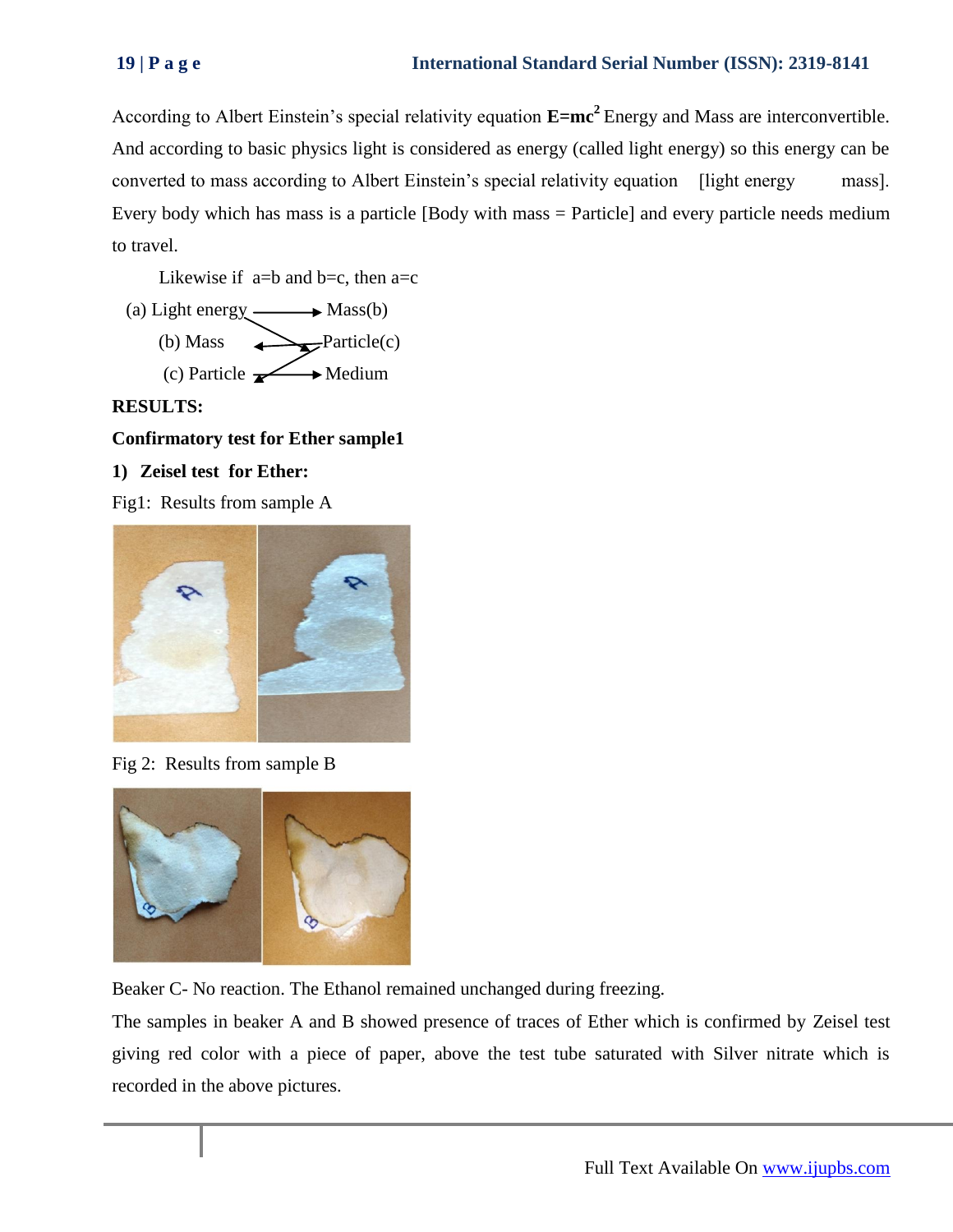# **Confirmatory test for Ether sample : UV-Visible Spectra**

Fig 3 and 4: Absorption spectra of standard Ether dissolved in Ethanol (Ethanol is used as solvent) Fig 3:







Fig 5 and 6: Absorption spectra of the sample from Beaker B dissolved in Ethanol (Ethanol is used as solvent)



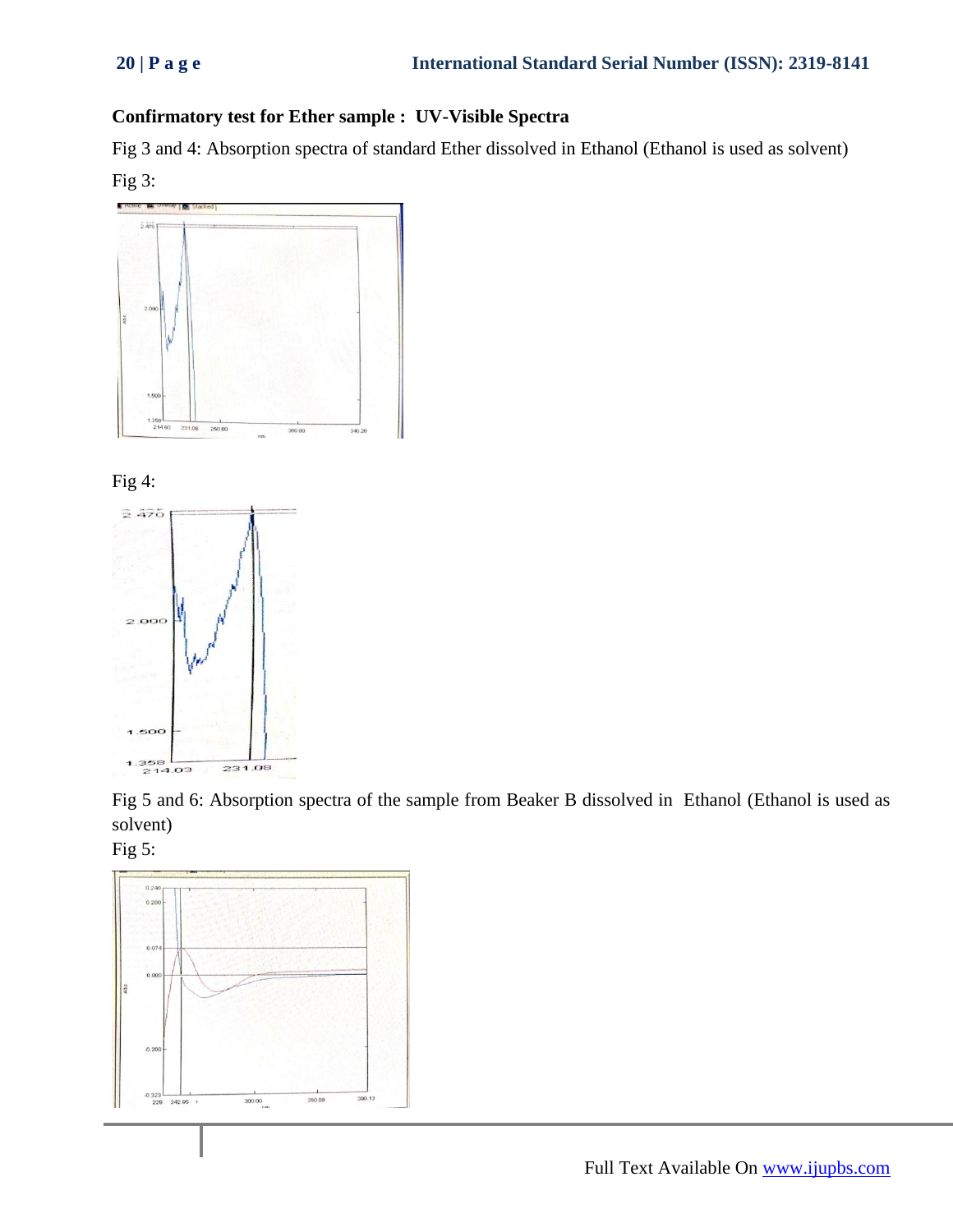

Fig 7 and 8 Absorption spectra of the sample and Ether by using Ethanol as solvent Fig 7:



Fig 8: